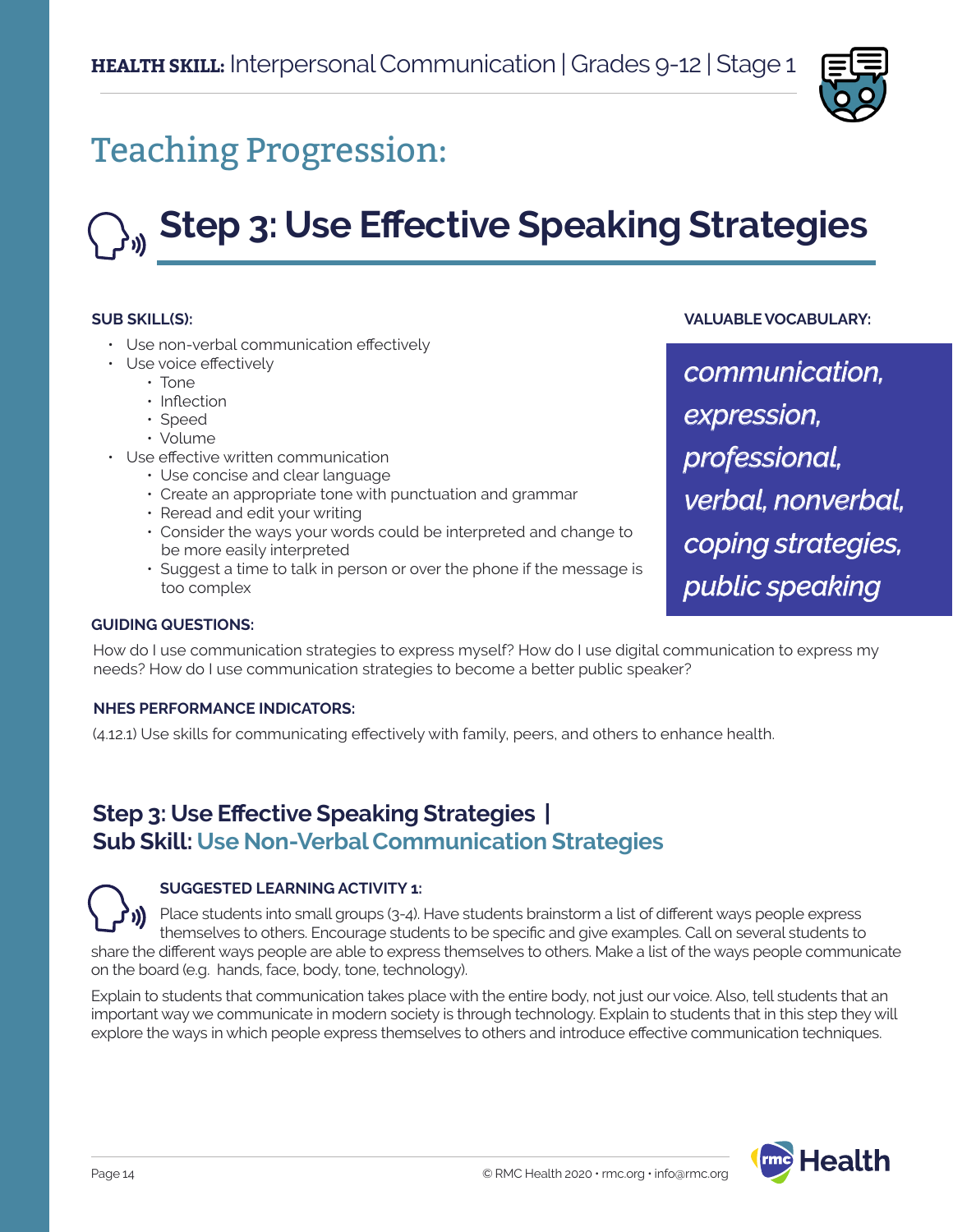

#### **SUGGESTED LEARNING ACTIVITY 2:**

Have students watch 3 minutes of a TV show without sound. Instruct students to write down what they think the characters are saying to each other. After the video, have students turn to a partner to discuss what they thought the people on the show were saying.

Then, debrief the video with the following questions:

- What were the nonverbal cues you observed?
- How did these cues give you context for the conversation?

#### **TEACHING NOTES:**

• See the *Resource Bank* below for suggested video.



#### **SUGGESTED LEARNING ACTIVITY 3:**

Next, have students watch a different 3-5 minutes of the same video with sound. While students watch, have them write down examples of effective speaking strategies they observe.

After 3-5 minutes of observing, ask students to turn to a partner and discuss the following questions:

- How did the characters feel?
- What were the main ways the characters communicated with one another?
- What elements of communication did you observe? Give an example from the video.

Have students rewatch the section they observed first without sound, but this time with the sound on. While students watch, have students write down any misunderstandings they had from watching the video without sound.

When the video is over, have students turn to their partner to discuss the following questions:

- What were the main elements of communication you observed in the show?
- What elements of communication were missing from this example?
- How does nonverbal and verbal communication contribute to your understanding of a situation?



#### **SUGGESTED LEARNING ACTIVITY 4:**

Place students in small groups (3-4). Provide each group with different emotions (e.g. frustrated, disappointed, excited, stressed, calm, happy). Instruct students to act out the emotion with their body using

different nonverbal communication strategies while the other members of the group try to guess which emotion the student is acting out. Then, have all the students act out the same emotion at the same time in their groups.

At the end of the activity, debrief with students by asking the following questions:

- How did you know how to act out each emotion?
- How did you know what emotion someone was portraying?
- How did each person portray their emotions differently? Why is this important when understanding others and showing how you feel?

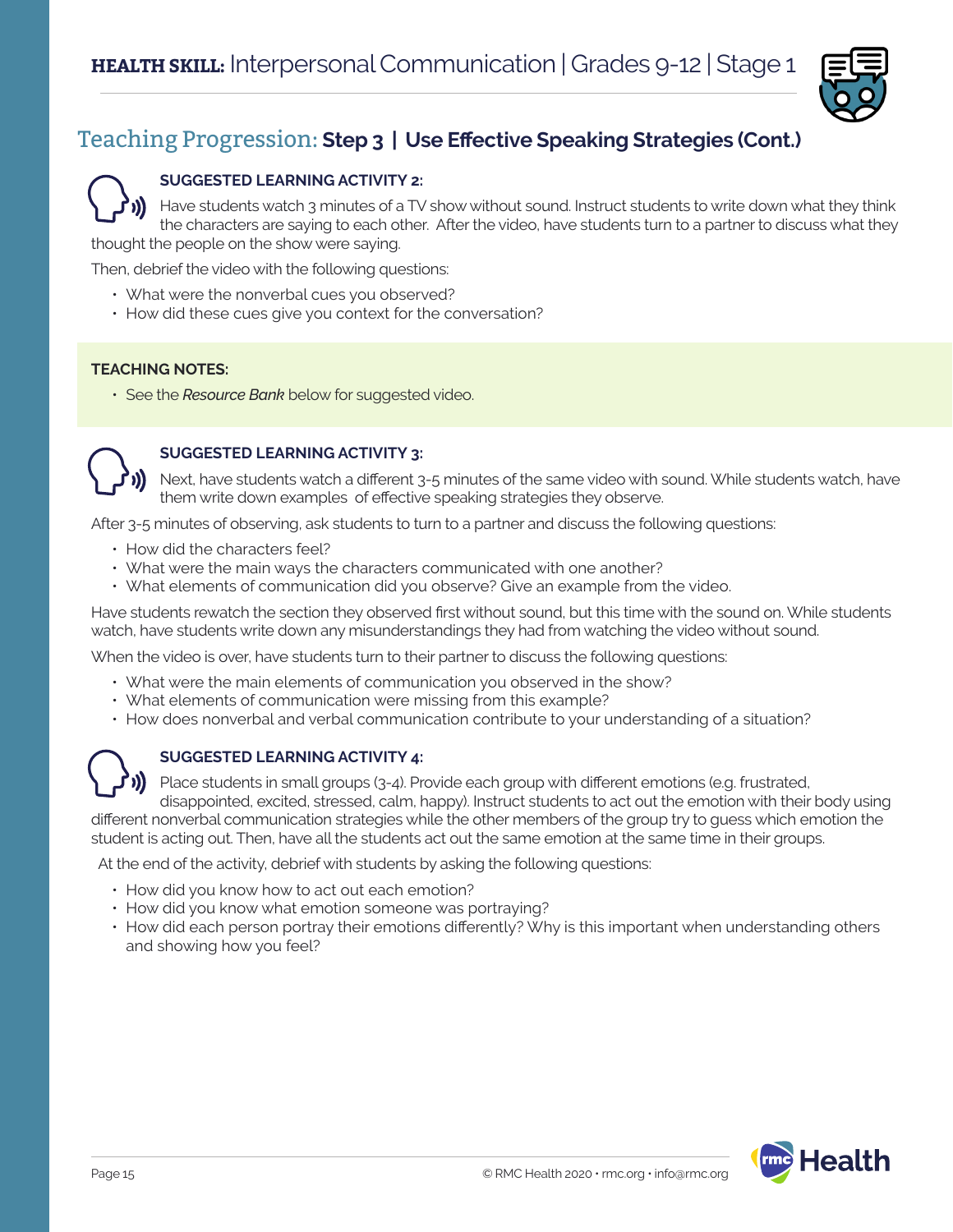

## **Step 3: Use Effective Speaking Strategies | Sub Skill: Use Voice Effectively**



#### **SUGGESTED LEARNING ACTIVITY 1:**

Tell students that one of the most powerful aspects of communication is our voice. Explain to students that our voice is much more than just what we are saying. Tell students that our tone, inflection, speed and volume gives the audience insight into our meaning. Have students watch a video of a famous speech. While students watch the video, tell them to make a list of the strategies they observe.

After the video, have students share their list with their partner. Then, make a class list from student examples. The class list should include the following elements:

- Eye contact
- Hand gestures
- Facial expressions
- Volume of voice
- Tone
- Inflection
- Speed
- Pausing

#### **TEACHING NOTES:**

• See the *Resource Bank* below for example videos.



#### **SUGGESTED LEARNING ACTIVITY 2:**

After the class has created a list, have students watch another famous speech. Tell students to raise their hand every time they hear or see a speaking strategy they listed from the previous example.

At the end of the speech, ask students the following questions to debrief the observations:

- What nonverbal strategies did you observe?
- What verbal strategies did you observe?
- How can these strategies influence the audience?
- Which strategy did you think had the greatest impact on the audience?



#### **SUGGESTED LEARNING ACTIVITY 3:**

Have students practice speaking strategies for speeches by preparing for a brief, low-stakes public speaking activity. Have each student answer the following questions or a question specific to the content you are teaching:

- One word to describe you.
- One object that relates to you.
- One person who influences you.
- Your stance on a topic that impacts the health of young people.

Have students practice making eye contact, using appropriate volume, using appropriate tone, and using appropriate hand gestures with a partner. Next, have students present their mini-speeches to the class. After each speech, solicit 1-2 positive comments from peers, citing a speaking strategy they used well.

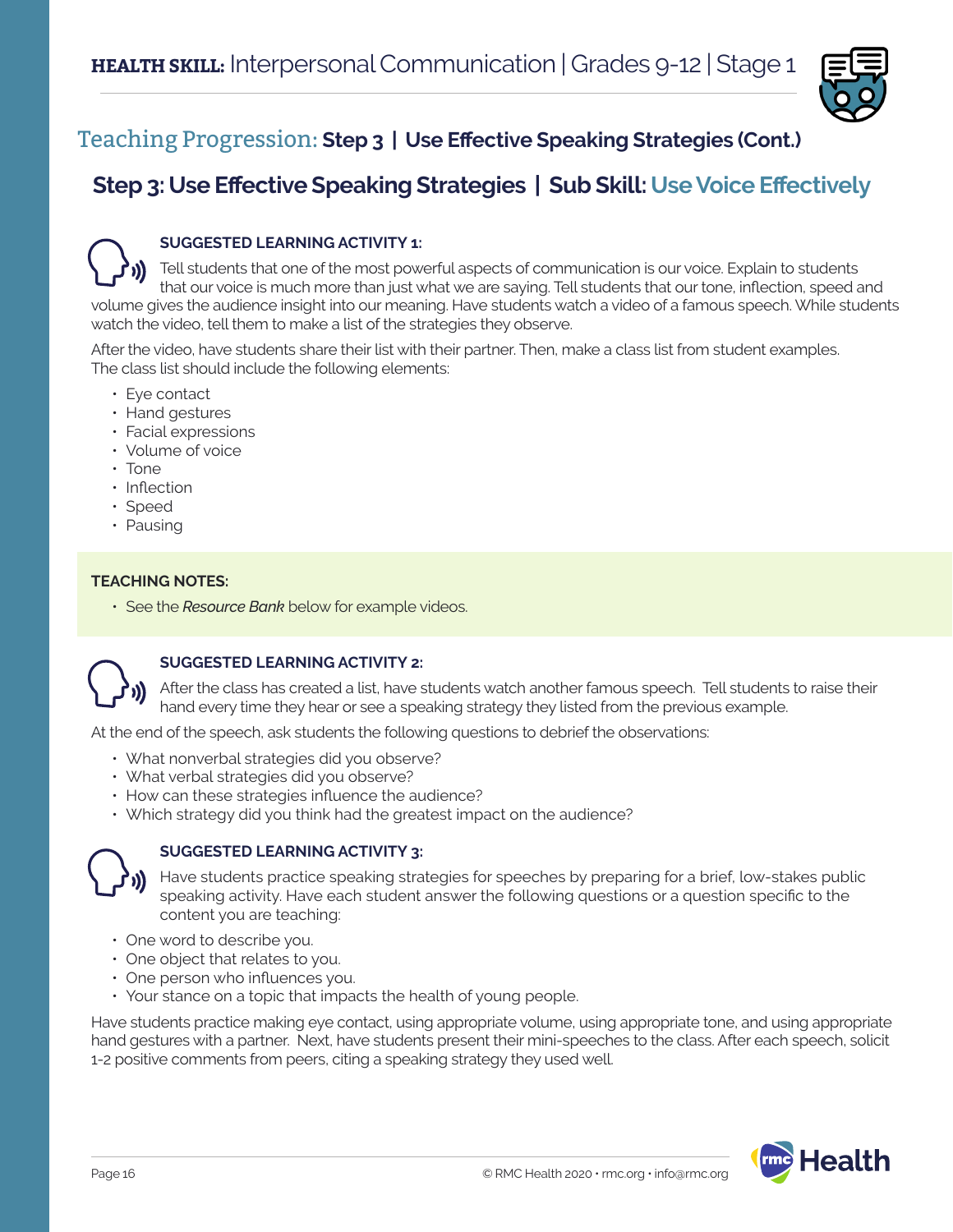

### **Step 3: Use Effective Speaking Strategies | Sub Skill: Use Effective Written Communication**

#### **SUGGESTED LEARNING ACTIVITY 1:** Share with students that they express themselves through written communication, such as emails, text messages, and posts online. Tell students that they are going to examine the impact of their words in digital communication by first examining casual conversations with friends.

Place students in pairs or small groups (3-4). Give students a series of text message conversations for them to analyze.

Ask students to explain the following for each conversation:

- How do the people feel?
- What are they really asking for from the other person?
- What is the relationship between the two people?

Reveal the "true" meaning behind each text and debrief with students using the following questions:

- Did you get the actual meaning of the texts?
- Why was it difficult to understand the author's intended purpose?
- What would help you better know how the author actually felt?

#### **TEACHING NOTES:**

- Make the text conversation have unclear intentions. For example, some text messages can be interpretted as mad or worried as seen in this text: "Where are you?! I've been waiting for 20 minutes. Are you even okay???" Reveal the intended meaning, so students can compare to their own interpretation.
- Provide multiple examples to allow students ample practice in identifying and analyzing the intended message of the text exchange.



#### **SUGGESTED LEARNING ACTIVITY 2:**

Explain to students that they need to be aware of how their words can be interpreted when there is an absence of vocal tone, inflection, and nonverbal cues for the reader. Explain to students that they need to evaluate context and intent when crafting digital communications, and to be aware that their words may be misinterpreted.

Tell students that the following strategies can be used when communicating digitally to avoid misunderstanding:

- Use concise and clear language
- Create an appropriate tone with punctuation and grammar
- Reread and edit your writing
- Consider the ways your words could be interpreted and change to be more easily interpreted
- Suggest a time to talk in person or over the phone if the message is too complex



#### **Language of Health Literacy:**

*I would appreciate the opportunity to* .

*I was hoping to discuss the following issue/idea with you. Would you be willing to meet to discuss this further?*

*Thank you for your time.*